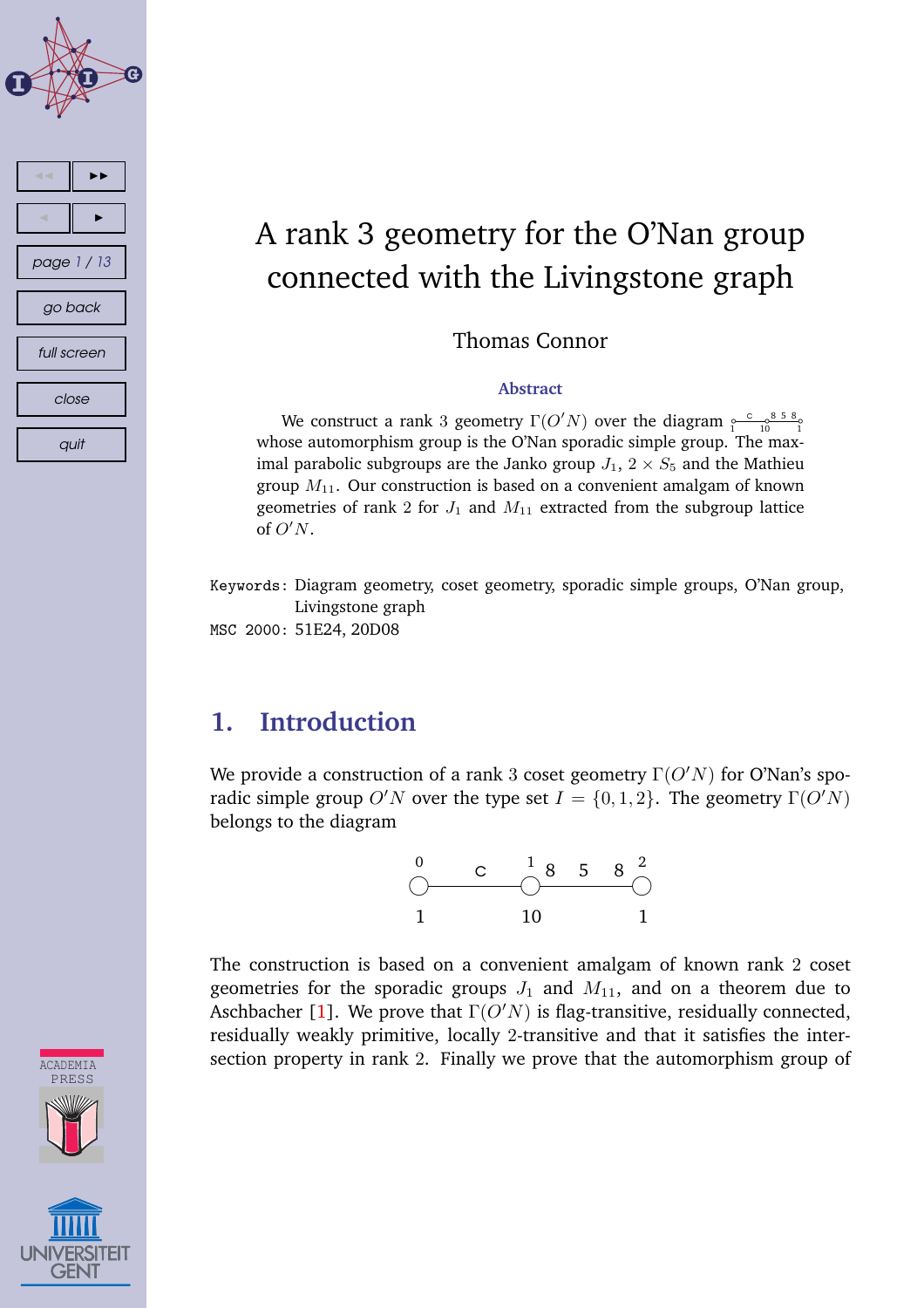<span id="page-1-0"></span>





the geometry  $\Gamma(O'N)$  is  $O'N$ , using a study of the truncation of  $\Gamma(O'N)$  on its elements of type in  $\{0, 1\}$ .

The paper is organized as follows. In section 2 we give the basic definitions needed to understand this paper. Then we state a theorem due to Aschbacher used later to prove that the geometry  $\Gamma(O'N)$  is flag-transitive. In section [3,](#page-2-0) we introduce a characterization of the Janko group  $J_1$  due to Perkel [\[13\]](#page-11-0) using the Livingstone graph. Then we construct the geometry  $\Gamma(O'N)$  in section [4.](#page-3-0) In the next three sections, we study properties of  $\Gamma(O'N)$  and finally, in section [8,](#page-9-0) we prove that its automorphism group  $Aut(\Gamma(O'N))$  is  $O'N$ .

#### **2. A theorem of Aschbacher**

Following [\[4,](#page-11-0) Chapter 3, §3], a geometry is a 4-tuple  $(X, \ast, t, I)$  with X a set of elements,  $*$  a binary, reflexive and symmetric relation on  $X$  called incidence, I a set of types, and  $t : X \to I$  a surjective map, called the type function, which assigns a type to each element of  $X$ . Moreover the incidence relation satisfies the following condition: given  $x, y \in X$  such that  $x * y$  and  $t(x) = t(y)$ , it follows that  $x = y$ . Finally, every maximal set of pairwise incident elements contains one element of each type.

In [\[15,](#page-11-0) [16\]](#page-11-0), Tits introduces and develops the concept of a coset geometry. Given a group  $G$  and a family  $\mathcal{F} \,=\, \{ G_i \,\mid\, i \,\in\, I \}$  of subgroups of  $G,$  where *I* is a finite set, define  $\Gamma(G, \mathcal{F})$  to be the pregeometry over *I* as follows. For  $i \in I$  the set of elements of type  $i$  is the set of right cosets of  $G_i$  in  $G$ . Two elements  $G_i g$  and  $G_j h$  are incident, and we write  $G_i g * G_j h$  for that, if and only if  $G_i g \cap G_j h \neq \emptyset$ . Clearly, G acts as a group of automorphisms of  $\Gamma(G, \mathcal{F})$  under right multiplication.

Following Tits, Aschbacher [\[1\]](#page-10-0) studied the interaction between incidence geometries and groups. He studies a useful criterion so as to determine whether a coset geometry with a string diagram is flag-transitive. In order to state and to apply easily this criterion, we introduce some notation used in  $[1]$ . Let G and  $\mathcal{F} = \{G_i \mid i \in I\}$  be as above. For  $J \subseteq I$ , let  $G_J = \cap_{j \in J} G_j$ . We set  $S_J = \{G_j \mid j \in J\}, \mathcal{F}_J = \{G_{J \cup \{i\}} \mid i \in I - J\}$  and  $\Gamma(J) = \Gamma(G_J, \mathcal{F}_J)$ . Obviously,  $S_J$  is a flag of type J in  $\Gamma(G, \mathcal{F})$ . A *diagram* on I in the sense of [\[1\]](#page-10-0) is a tuple  $\mathcal{D} = {\mathcal{D}_J | J \subseteq I, |J| = 2}$  such that  $\mathcal{D}_J$  is a nonempty family of geometries on J. The *graph* of D is the undirected graph with vertex set I and i adjacent to j if  $J = \{i, j\}$  is of order 2 and some member of  $\mathcal{D}_J$  is not a generalized digon. The diagram  $\mathcal{D}(G, \mathcal{F})$  of  $\Gamma(G, \mathcal{F})$  is the diagram on I with  $\mathcal{D}(G,\mathcal{F})_J = \{\Gamma(I-J)\}\$ . A graph on *I* is a *string* if we can order  $I = \{0,1,\ldots,n\}$ so that the edges of the graph are  $\{i, i+1\}$ ,  $0 \le i < n$ .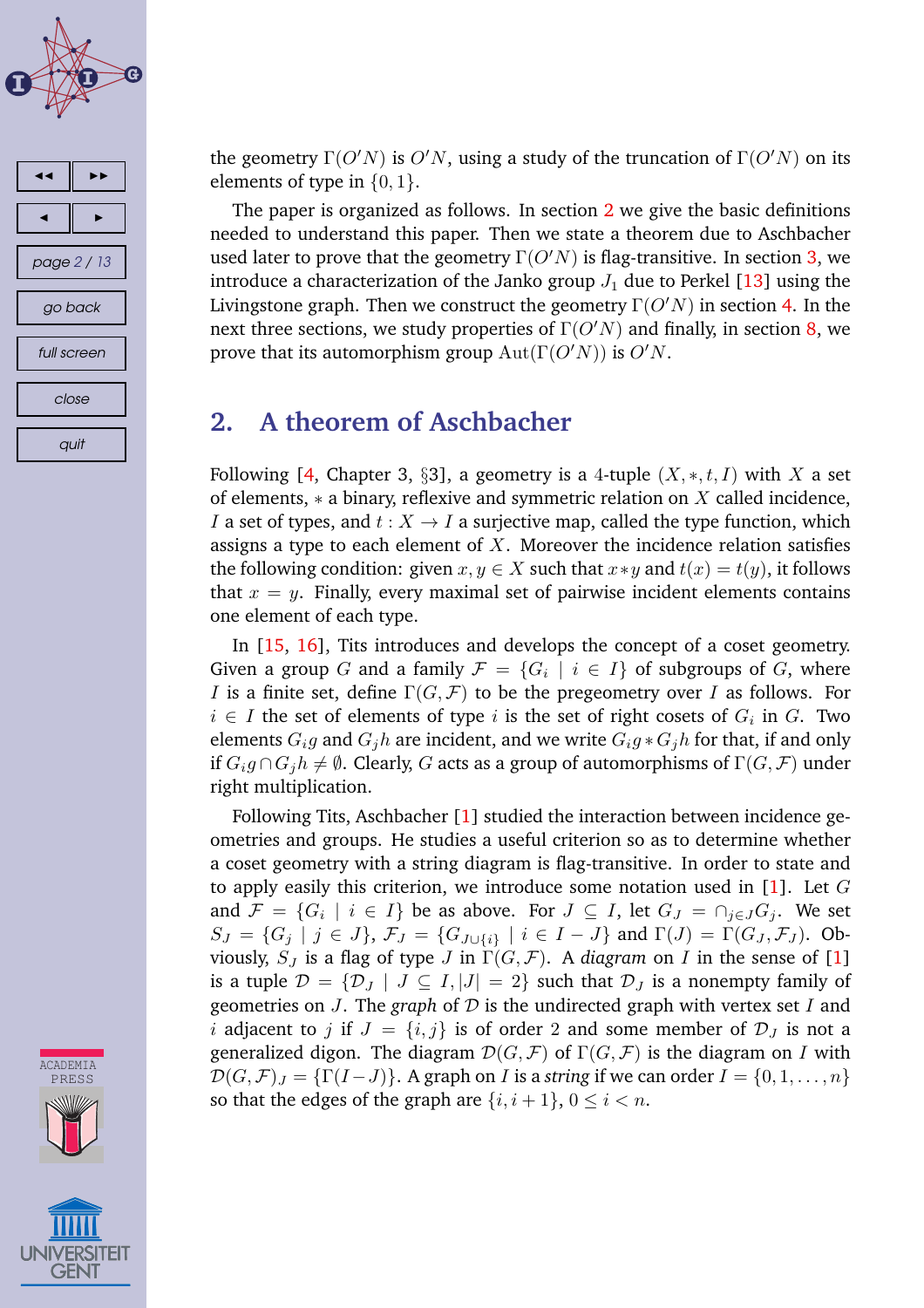<span id="page-2-0"></span>



Now comes the result of Aschbacher.

**Lemma 2.1** ([ $1$ , Main theorem]). *Let G be a group and let*  $\mathcal{F} = \{G_i \mid i \in I\}$  *be a family of subgroups of* G*. Assume*

(a) *for each subset J of I of corank at least 2,*  $G_J = \langle G_{J \cup \{i\}} | i \in I - J \rangle$ *, and* 

(b) *the connected components of the graph of*  $\mathcal{D}(G, \mathcal{F})$  *are strings.* 

*Then*

- (1) G is flag-transitive on  $\Gamma(G, \mathcal{F})$ .
- (2)  $\Gamma(G, \mathcal{F})$  *is residually connected.*

(3) *For each*  $J \subseteq I$ *, the map* 

 $(G_{J\cup\{i\}})z \mapsto G_iz, \quad i \in I - J, z \in G_J$ 

*is an isomorphism of*  $\Gamma(J)$  *and the residue of*  $S_J$ *.* 

# **3. The Livingstone graph**

The Livingstone graph was first described in [\[11\]](#page-11-0) as an 11-regular graph of 266 vertices on which  $J_1$  acts flag-transitively. This graph motivated further work consisting of constructions and characterizations as in [\[3,](#page-10-0) [13,](#page-11-0) [17\]](#page-11-0). We provide the characterization of the Livingstone graph given in [\[13\]](#page-11-0).

#### **3.1. Perkel's characterization**

Let  $\mathcal L$  be a connected, finite, regular undirected graph of girth 5 on a set  $\Omega$  of vertices, with automorphism group  $G \cong \text{Aut}(\mathcal{L})$ , satisfying the following four properties:

- 1. the valency of  $\mathcal L$  is 11;
- 2. for any  $x \in \Omega$ , the point stabilizer in G is isomorphic to the simple group  $L_2(11);$
- 3. for some path  $(x, y, z)$  of length 2,  $x, y, z \in \Omega$   $(x \neq z)$ ,  $G_{xyz}$  fixes a pentagon (a circuit of length 5) containing  $(x, y, z)$ ;
- 4. the vertices and edges fixed by an involution of  $G_{xyz}$  constitute a connected subgraph of  $\mathcal{L}$ .

Then *L* is a distance regular graph of 266 vertices with  $G \cong J_1$ .



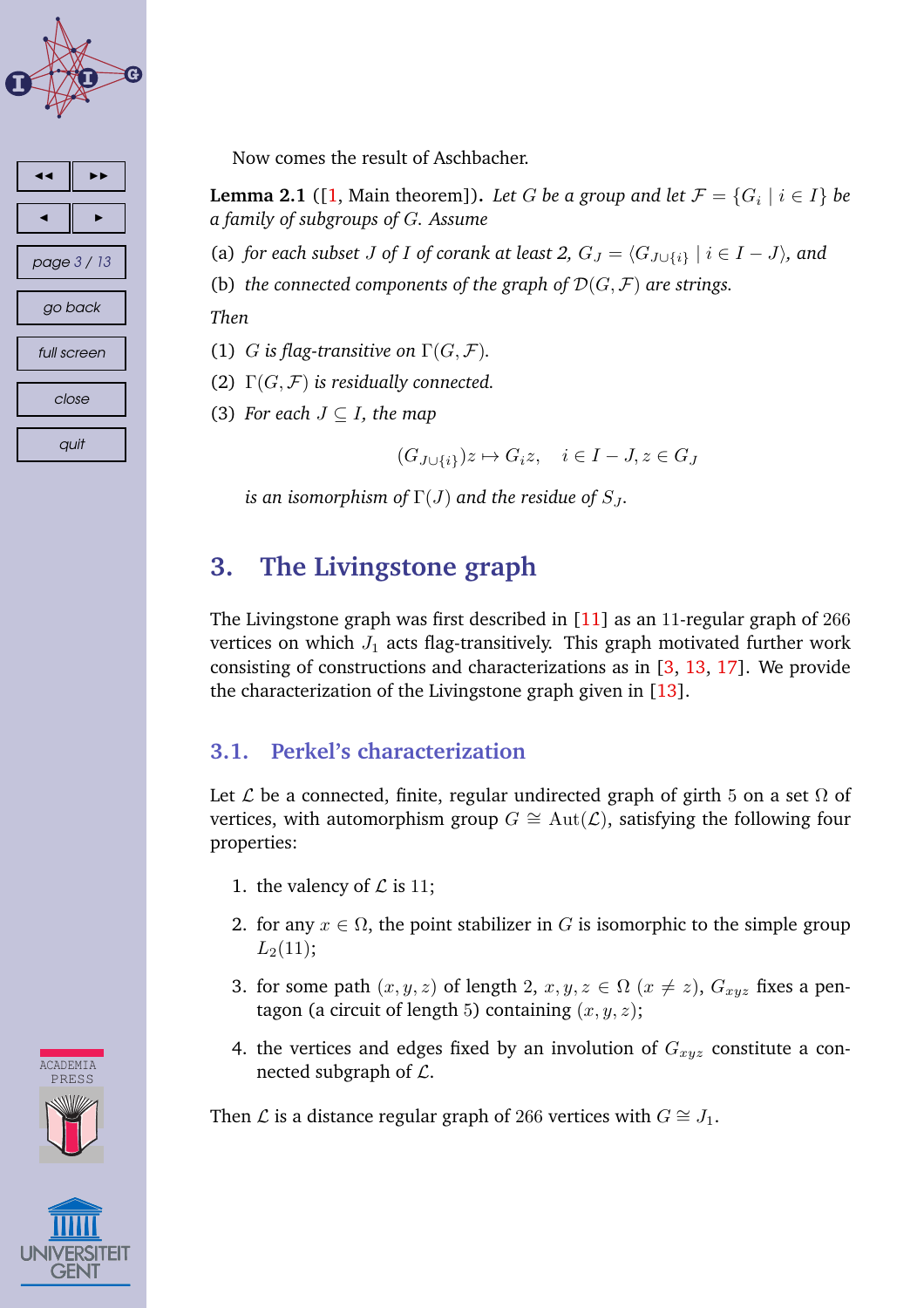<span id="page-3-0"></span>



#### **3.2. The Livingstone graph as a coset geometry**

In [\[3,](#page-10-0) Chapter 11, §7], Brouwer, *et al.* provide a construction of the Livingstone graph as a coset geometry for  $J_1$  as follows. Let  $F \cong J_1$ . This group possesses exactly one conjugacy class of subgroups isomorphic to  $L_2(11)$ , and one conjugacy class of involutions. The centralizer of an involution is isomorphic to  $2 \times A_5$ . Now choose a subgroup  $L \lt F$  isomorphic to  $L_2(11)$  and an involution  $i \in F$  such that  $L_2(11) \cap C_F(i) = A_5$  (there are 11 such involutions) and set  $C := C_F(i)$ . Define the coset geometry  $\Gamma(J_1) = \Gamma(F, \{L, C\})$  with Borel subgroup isomorphic to  $A_5$ . Then the underlying incidence geometry  $\mathcal L$  is precisely the Livingstone graph. It is a regular distance transitive graph of degree 11 with  $V(\mathcal{L}) = 266$  and  $E(\mathcal{L}) = 1463$ . The distance distribution diagram of the graph  $\mathcal L$  is provided in Figure 1.



Figure 1: The distance distribution diagram of  $\mathcal L$ 

The coset geometry  $\Gamma(J_1)$  is flag-transitive, firm, residually connected, residually weakly primitive, locally 2-transitive and satisfies the intersection property. We provide the Buekenhout diagram of the dual geometry of  $\Gamma(J_1)$  in Figure 2 (see Gottschalk and Leemans [\[6\]](#page-11-0) or Leemans [\[10,](#page-11-0) Geometry 2.7]).

|                | 5 |           |         |
|----------------|---|-----------|---------|
|                |   |           | $B=A_5$ |
| 10             |   |           |         |
| 1463           |   | 266       |         |
| $2 \times A_5$ |   | $L_2(11)$ |         |

Figure 2: The dual diagram of  $\Gamma(J_1)$ .

#### **4. Construction of a rank** 3 **coset geometry for** O′N

The maximal subgroups of  $O'N$  are known (see [\[14,](#page-11-0) [18,](#page-12-0) [19\]](#page-12-0)). This group has, among others, one conjugacy class of subgroups isomorphic to  $J_1$  and two conjugacy classes of subgroups isomorphic to  $M_{11}$  that are fused under the action of Aut  $O'N = O'N$ : 2. The residually weakly primitive and locally 2-transitive



**ACADEMIA**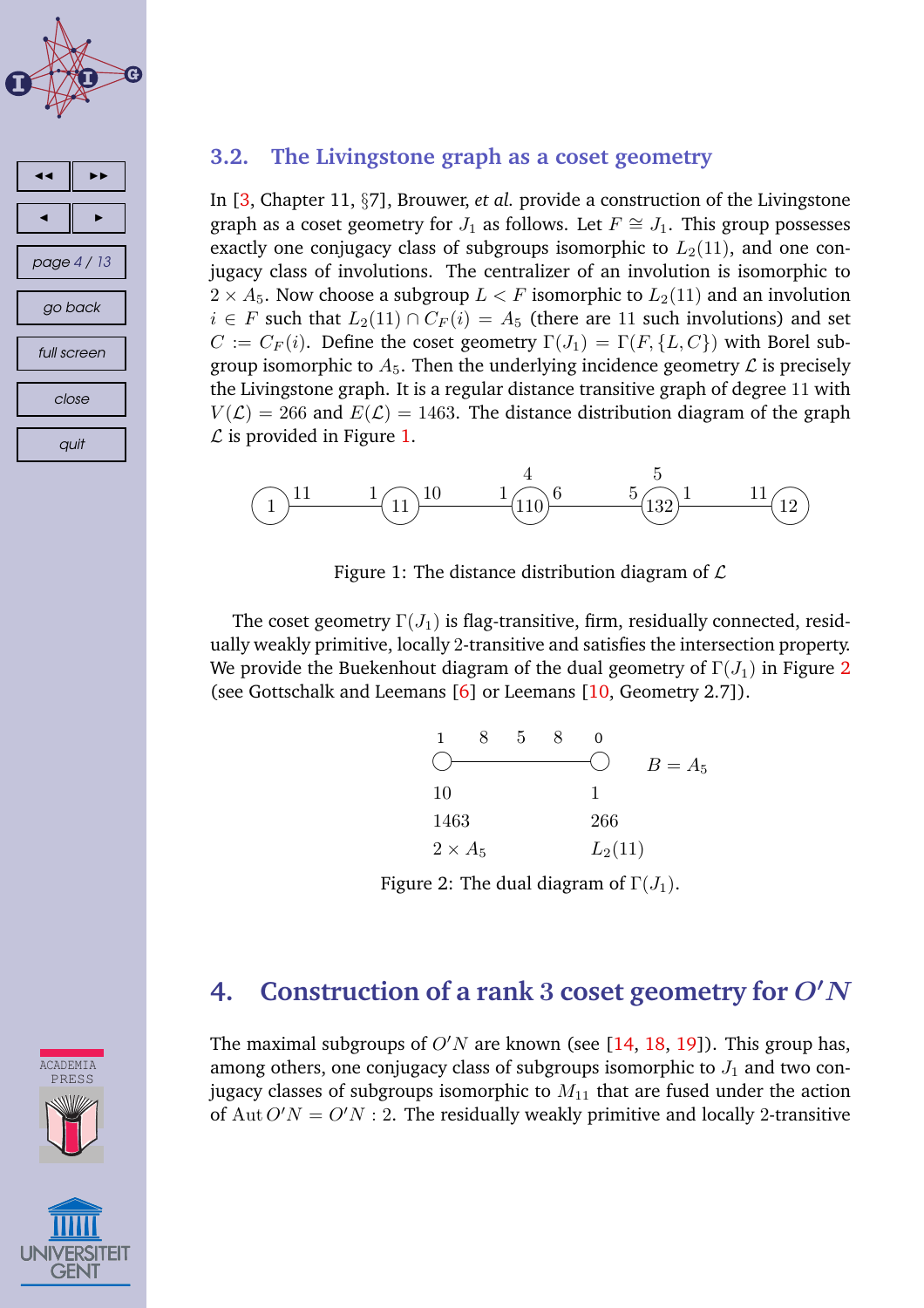<span id="page-4-0"></span>

coset geometries for  $M_{11}$  are known (see Leemans [\[10\]](#page-11-0) and Dehon *et al.* [\[5\]](#page-11-0)). Exactly one of those geometries has a Borel subgroup isomorphic to  $A_5$ . We call it  $\Gamma(M_{11})$ . Its underlying incidence structure is a complete graph on 12 vertices and it belongs to the Buekenhout diagram of Figure 3.



Figure 3: The diagram of  $\Gamma(M_{11})$ .

Since  $\Gamma(M_{11})$  has a maximal parabolic subgroup isomorphic to  $L_2(11)$ , we see that  $\Gamma(J_1)$  and  $\Gamma(M_{11})$  might be residues of a residually weakly primitive and locally 2-transitive rank 3 geometry  $\Gamma(O'N)$  for  $O'N$ .

**Theorem 4.1.** *The O'Nan group contains a boolean lattice* Ψ *of subgroups as in Figure* 4, in which all inclusions are maximal except the inclusion of  $2 \times S_5$  in O'N. *There are exactly two such lattices in* O′N *up to conjugacy. These two classes of boolean lattices are fused in*  $Aut(O'N)$ *.* 



Figure 4: The Boolean lattice  $\Psi$  of  $\Gamma(O'N)$ .

*Proof.* Let  $\Lambda$  denote the subgroup lattice of  $O'N$  available in [\[9\]](#page-11-0). There exists a unique class of conjugate subgroups isomorphic to  $J_1$  in  $O/N = G$ . This is class number 6 in  $\Lambda$ . Let  $J_1 \cong G_0 < G$ . There is exactly one conjugacy class of subgroups isomorphic to  $L_2(11)$  in  $O'N$ . This is class number 119 in  $\Lambda$ . Moreover,  $J_1$  possesses exactly one conjugacy class of subgroups isomorphic to  $L_2(11)$  and exactly one conjugacy class of subgroups isomorphic to  $2 \times A_5$  (class number 277 in Λ). Let  $G_{02} < G_0$  and  $G_{01} < G_0$  be isomorphic respectively

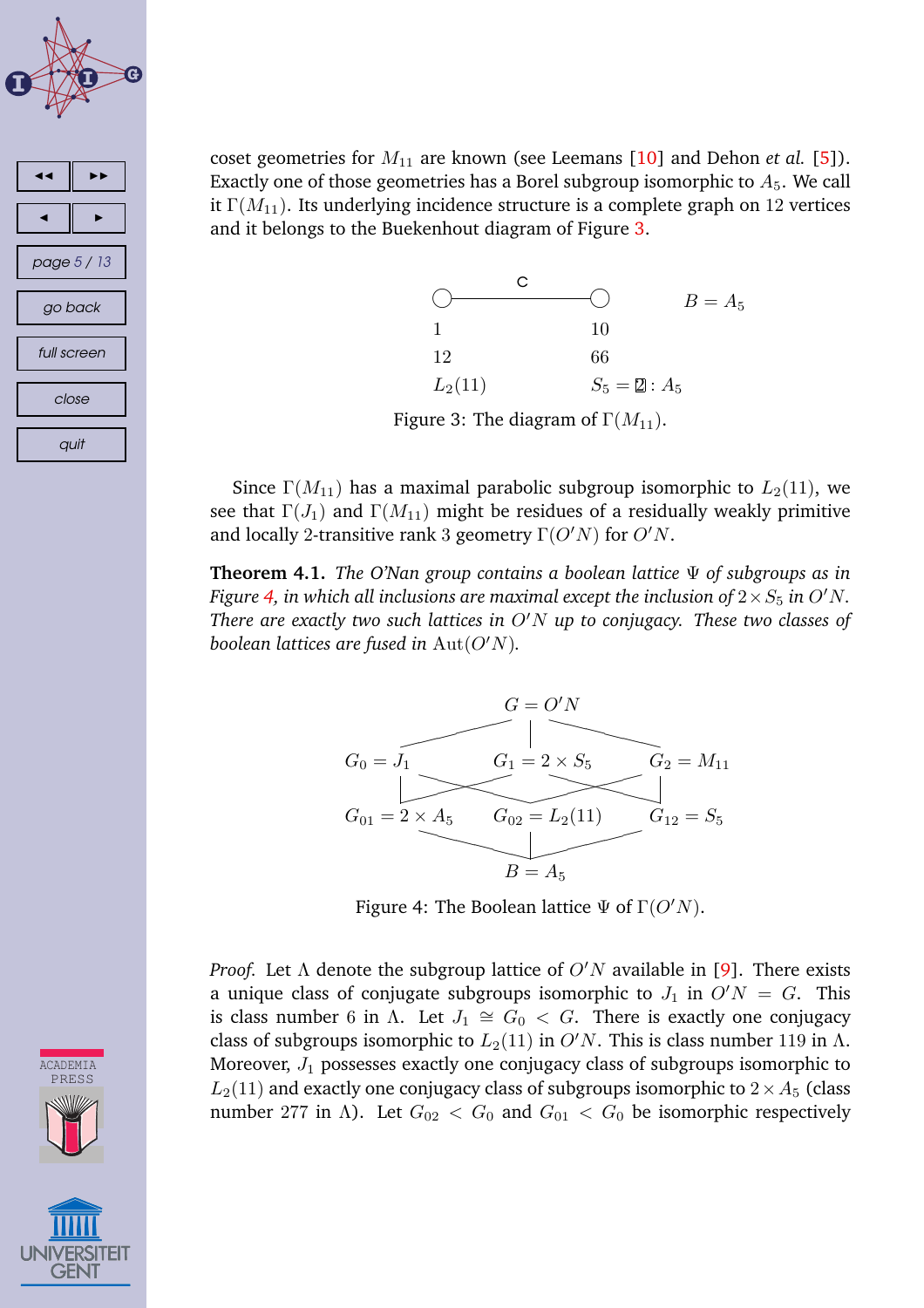<span id="page-5-0"></span>

to  $L_2(11)$  and  $2 \times A_5$ .  $J_1$  has two conjugacy classes of subgroups isomorphic to  $A_5$ . Only one of them has subgroups that are contained simultaneously in a subgroup isomorphic to  $L_2(11)$  and in a subgroup isomorphic to  $2 \times A_5$ . It corresponds to class number 370 in  $\Lambda$ . Let  $A_5 \cong B = G_{01} \cap G_{02}$ .

There are two conjugacy classes of subgroups isomorphic to  $M_{11}$  in  $O'N$ : they are classes number 23 and 24 in  $\Lambda$ . These classes are fused in  $Aut(O'N)$  $= O'N : 2$ . In  $M_{11}$ , there is exactly one conjugacy class of subgroups isomorphic to  $L_2(11)$ . Choose  $M_{11} \cong G_2 < G$  in any of the two conjugacy classes (without loss of generality, say class 23), such that  $G_{02} < G_2$ . Now let  $S_5 \cong G_{12} < G_2$  be such that  $B < G_{12}$ . Hence,  $G_{12}$  is a subgroup of class 278 in  $\Lambda$ . Indeed, there are two classes of subgroups isomorphic to  $2 \times S_5$  in  $O'N$ , but only class number 278 is in class 23 of subgroups isomorphic to  $M_{11}$ .

The subgroups  $G_{01}$  and  $G_{12}$  share a unique common minimal overgroup  $G_1$ . This subgroup is isomorphic to  $2 \times S_5$  and belongs to class number 212 in Λ. Moreover,  $G_{12}$  has exactly two other minimal overgroups. They are isomorphic to  $M_{11}$  and thus they are themselves maximal subgroups of  $G$ . Since they do not contain  $G_{01}$ , we see that the subgroups  $G_{01}$  and  $G_{12}$  generate  $G_1$  or G itself. We claim that they generate  $G_1$ . By way of contradiction, suppose they generate  $G$ . Since  $G_{01} \cap G_{12} = B \cong A_5$ , there would exist a thin rank 2 geometry for O'N with a Borel  $B \cong A_5$ . Consequently,  $B \subseteq G$ , i.e. O'N would have a normal subgroup isomorphic to  $A_5$ , a contradiction.

In conclusion, the choice of a conjugacy class of subgroups  $M_{11}$  determines uniquely the boolean lattice  $\Psi$  of Figure [4.](#page-4-0)

**Theorem 4.2.** *The boolean lattice* Ψ *of Figure [4](#page-4-0) determines a coset geometry* Γ(O′N) *over the Buekenhout diagram of Figure 5:* Γ(O′N) *is flag-transitive, firm, residually connected, residually weakly primitive, locally* 2*-transitive and satisfies the intersection property in rank* 2 *residues as defined in Leemans [\[10\]](#page-11-0) and Pasini [\[12\]](#page-11-0).*



Figure 5: The diagram of  $\Gamma(O'N)$ 

*Proof.* The boolean lattice  $\Psi$  of Figure [4](#page-4-0) provides us with  $G = O'N$  and a family of subgroups  $\mathcal{F} = \{G_0, G_1, G_2\}$ . Observe that  $G_J = \langle G_{J \cup \{i\}} : i \in I - J \rangle$  for

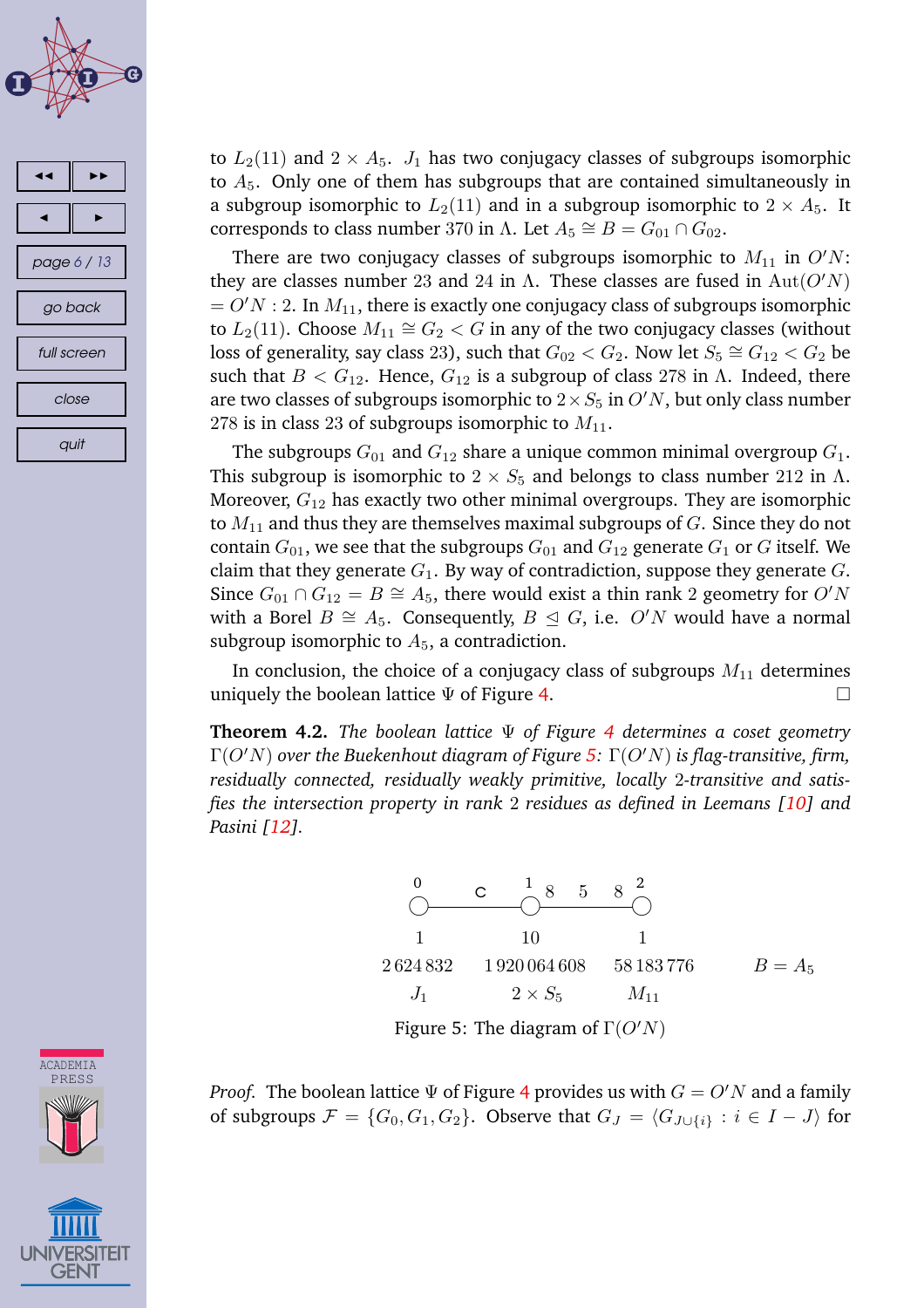<span id="page-6-0"></span>



**ACADEMIA** PRESS

every  $J \subseteq I$ ,  $|J| \geq 2$  since all inclusions of subgroups in  $\Psi$  are maximal except the inclusion  $G_1 < G$ . Furthermore the geometries  $\Gamma_0 = (G_0, \{G_{01}, G_{02}\})$  and  $\Gamma_2 = (G_2, \{G_{02}, G_{12}\})$  are the geometries  $\Gamma(J_1)$  and  $\Gamma(M_{11})$  and belong to the Buekenhout diagrams of Figure [2](#page-3-0) and Figure [3](#page-4-0) respectively, while the geometry  $\Gamma_1 = (G_1, \{G_{01}, G_{12}\})$  is obviously a generalized digon. Consequently the diagram  $\mathcal D$  of  $\Gamma(O'N) = (G, \{G_0, G_1, G_2\})$ , in the sense of Aschbacher [\[1\]](#page-10-0), is a string diagram. By Lemma [2.1,](#page-2-0)  $\Gamma(O'N)$  is a flag-transitive and residually connected geometry. We deduce the Buekenhout diagram of  $\Gamma(O'N)$  as it is drawn in Figure [5](#page-5-0) by amalgamating the Buekenhout diagrams of  $\Gamma_0$  and  $\Gamma_2$ .

Moreover  $\Gamma(O'N)$  is residually weakly primitive because all inclusions of parabolic subgroups are maximal except the inclusion  $G_1 < G$ . Clearly, it is firm and it satisfies the intersection property in rank 2. Finally, it is locally 2-transitive as all of its rank 2 residues are.  $\Box$ 

# **5. The line graph of the Livingstone graph**

Let  $\mathcal{G} = (V, E)$  be a graph with vertex set V and edge set E. We define the *line graph* of G as the graph  $L(G) = (E, X)$  which represents the adjacencies between the edges of  $G$  (see Harary [\[7,](#page-11-0) Chapter 8]). In other words, the vertex set of  $L(G)$  is the edge set E of G; two vertices of  $L(G)$  are joined by an edge if and only if the corresponding edges in  $\mathcal G$  share a common vertex in  $\mathcal G$ .

We require the next characterization of line graphs in the development of section [7.](#page-7-0)

**Lemma 5.1** ([\[7,](#page-11-0) Theorem 8.4])**.** *A graph is a line graph if and only if its edges can be partitioned into complete subgraphs in such a way that no vertex lies in more than two of the subgraphs.*

Given a line graph  $L(G)$  and a partition P as in Lemma 5.1, we recover the original graph  $G$  in a natural way: the vertex set of  $G$  is the set  $P$ ; two vertices of G are now joined by an edge if and only if the corresponding cliques share a vertex in  $L(G)$ .

Accordingly, the line graph  $L(\mathcal{L})$  of the Livingstone graph  $\mathcal L$  is a graph of 1463 vertices. Each vertex lies in exactly two cliques of 11 points and there are 266 11-cliques in  $L(\mathcal{L})$ . The associated incidence geometry of rank 2 is a flag-transitive geometry that belongs to the diagram of Figure [6.](#page-7-0) Let us observe that  $J_1$  acts on the set of 11-cliques and on the set of vertices of  $L(\mathcal{L})$  (with incidence provided by symmetrized inclusion) in the same way as it acts on the Livingstone graph.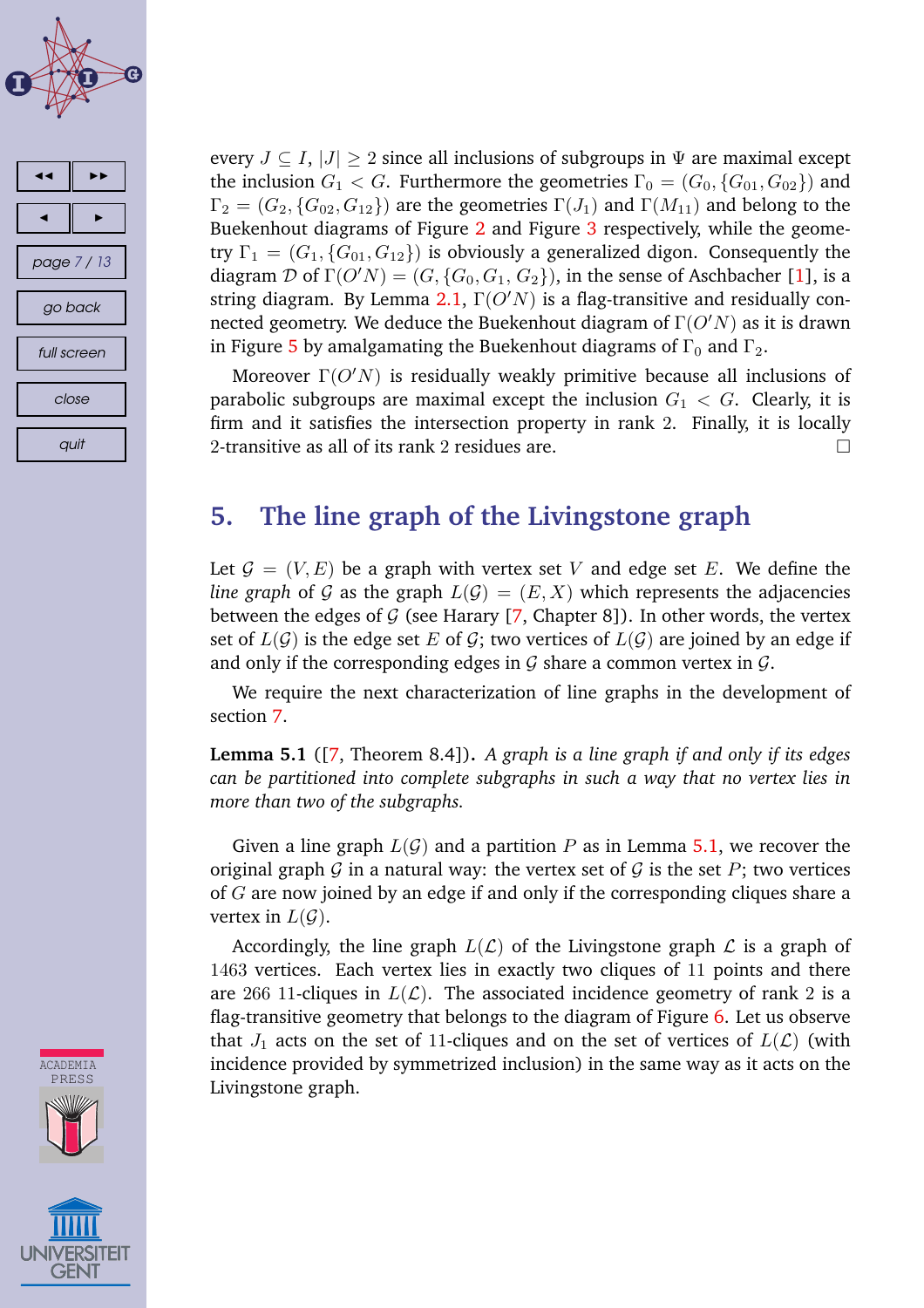<span id="page-7-0"></span>





Figure 6: The diagram of  $L(\mathcal{L})$ .

# **6.** Two graphs on  $1463$  vertices on which  $J_1$  acts **flag-transitively**

Using MAGMA, it can be checked that there are exactly two nonisomorphic flagtransitive coset geometries  $\Gamma_1(J_1)$  and  $\Gamma_2(J_1)$  for  $J_1$  of rank 2 with parabolic subgroups  $G_0 = 2 \times A_5$  and  $G_1 = D_{12}$  and with Borel subgroup isomorphic to  $S_3$ . They belong to the Buekenhout diagrams given in Figure 7.

|                                              | $B=S_3$  |                                              | $B=S_3$  |
|----------------------------------------------|----------|----------------------------------------------|----------|
|                                              | 19       |                                              | 19       |
| 1463                                         | 14630    | 1463                                         | 14630    |
| $2 \times A_5$                               | $D_{12}$ | $2 \times A_5$                               | $D_{12}$ |
| Figure 7.a: The diagram of $\Gamma_1(J_1)$ . |          | Figure 7.b: The diagram of $\Gamma_2(J_1)$ . |          |

Figure 7: Two nonisomorphic geometries with same parabolic subgroups

We readily see that  $\Gamma_1(J_1)$  is the line graph of the Livingstone graph that we discussed in Section [5.](#page-6-0) The geometry  $\Gamma_2(J_1)$  is a graph of degree 20 with 1463 vertices and 14630 edges.

# **7. A graph extension involving the line graph of the Livingstone graph**

The truncation  $T$  of  $\Gamma(O'N)$  on its elements of type in  $\{0,1\}$  is a graph whose vertices are the elements of type 0 of  $\Gamma(O'N)$  and whose edges are the elements of type 1 of  $\Gamma(O'N)$ . Every edge is incident to 2 vertices in  $\Gamma(O'N)$  and every vertex is incident to 1463 edges as a consequence of Theorem [4.2.](#page-5-0)

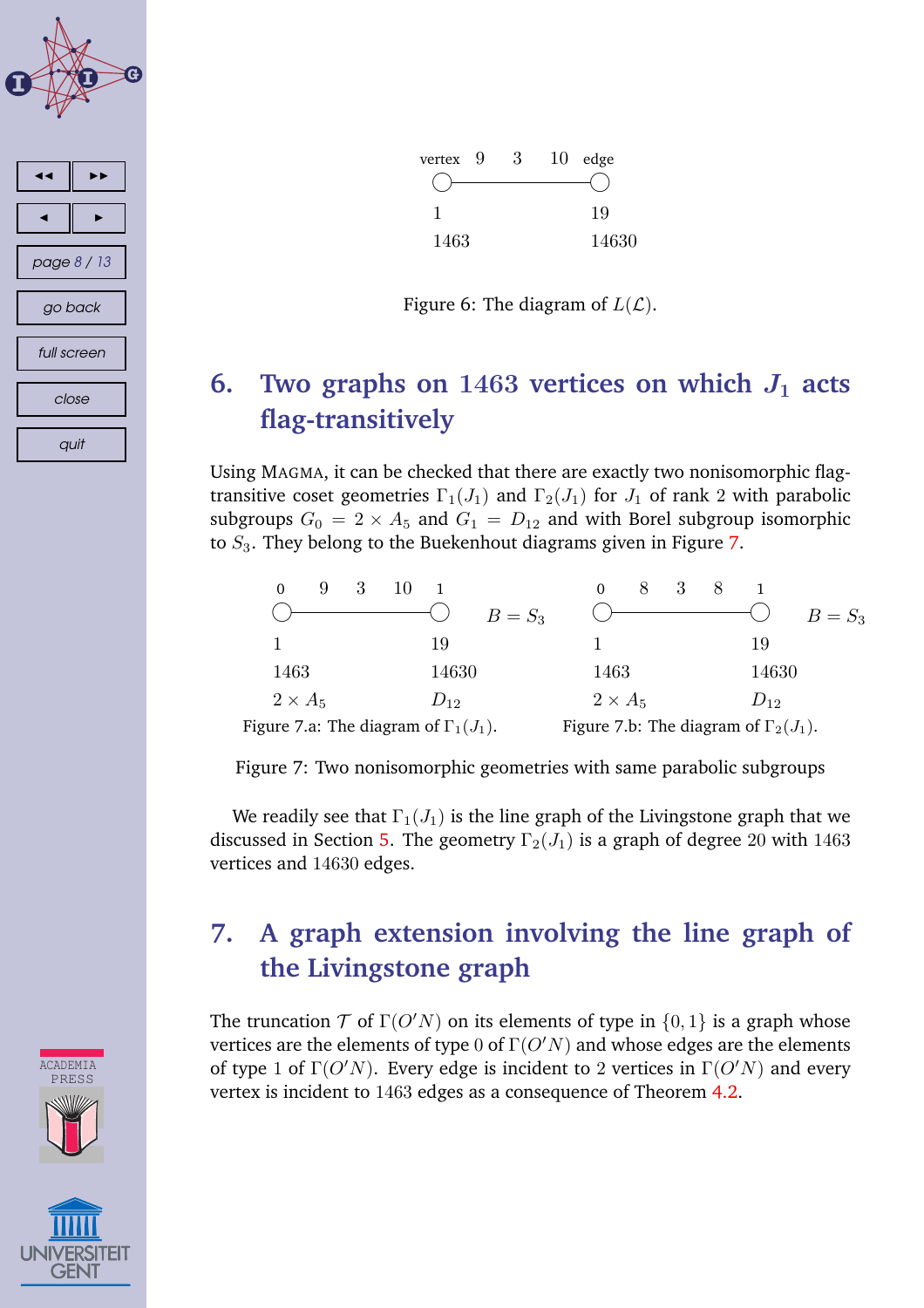<span id="page-8-0"></span>

close

quit

**ACADEMIA** PRESS

The vertices of  $T$  correspond to the cosets of  $H = J_1$  in  $G = O'N$ . Since  $J_1$ is a maximal subgroup of G, the action of G on the vertices of  $\mathcal T$  is primitive. Using MAGMA [\[2\]](#page-10-0), we determine that 35 orbits appear when we fix a vertex  $p$ . They are distributed as follows:

$$
1+1463^3+5852+12540^2+21945^2+29260^5+58520^2+87780^{12}+175560^7.\\
$$

There are 3 orbits of size 1463, say  $\Omega_1$ ,  $\Omega_2$  and  $\Omega_3$ . Given  $q_1 \in \Omega_1$ ,  $q_2 \in \Omega_2$ and  $q_3 \in \Omega_3$ , we obtain that, up to relabelling,  $\text{Stab}_G\{p,q_1\} \cong \text{Stab}_G\{p,q_2\}$  $\cong$  2 × S<sub>5</sub> and Stab<sub>G</sub>{p, q<sub>3</sub>}  $\cong$  4 × A<sub>5</sub>. However, Stab<sub>G</sub>{p, q<sub>1</sub>} and Stab<sub>G</sub>{p, q<sub>2</sub>} are not conjugate in G. In order to distinguish two subgroups isomorphic to  $2 \times S_5$  that belong to two different conjugacy classes of subgroups in G, we denote a subgroup of the class corresponding to the 1-elements of  $\Gamma(O'N)$  by  $(2 \times S_5)$ <sub>A</sub> (according to the construction of  $\Gamma$ (*O'N*) in section [4,](#page-3-0) it corresponds to conjugacy class number 212 in Λ) and the other by  $(2 \times S_5)_B$  (it corresponds to conjugacy class number 213 in  $\Lambda$ ).

Let us denote by  $p^\perp = (V_p, E_p)$  the induced subgraph on the neighborhood of  $p$  in  ${\cal T}.$  Using MAGMA, we build  $p^\perp$  in the following way. Start with the set  $V_p$ of points of  $\Omega_1$  and an empty edge set  $E_p$ . For each (unordered) pair of points  ${x, y}$  of  $V_p$ , if  $\text{Stab}_G\{x, y\} = (2 \times S_5)_A$  then add  $\{x, y\}$  to the edge set  $E_p$ . We eventually determine that  $p^\perp$  is 40-regular and that  $|E_p| = 29260 = 2 \times 14630.$ The clique number of  $p^\perp$  is 11 and it occurs that  $p^\perp$  has exactly 266 such cliques. Let us denote by  $E^1_p$  the set of edges of  $p^\perp$  occuring in at least one 11-clique. We check that each vertex of  $p^\perp$  is in exactly 2 cliques of 11 points. Consequently, by Theorem [5.1,](#page-6-0) the graph  $(V_p, E_p^1)$  is isomorphic to  $L(\mathcal{L}) = \Gamma_1(J_1)$ . Let us now consider the set  $E_p^2 = E_p - E_p^1$ . The resulting graph  $(V_p, E_p^2)$  is isomorphic to  $\Gamma_2(J_1)$ . The set of edges of  $p^\perp$  is thus the disjoint union of the edge sets of  $\Gamma_1(J_1)$  and  $\Gamma_2(J_1)$ .

Intuitively, we can think of the induced subgraph on the neighborhood of a point of  $\mathcal T$  as a superposition of the graphs  $\Gamma_1(J_1)$  and  $\Gamma_2(J_1)$ .

**Theorem 7.1.** *The automorphism group of the graph*  $\mathcal T$  *is isomorphic to*  $O'N$ *.* 

*Proof.* Let T denote the automorphism group  $\text{Aut } \mathcal{T}$  of T. Let p be a vertex of T, let  $T_p$  denote  $\text{Stab}_T p$  and let  $T(p)$  denote the orbit of p. By the orbit-stabilizer theorem,  $|T|=|T_p|\times |T(p)|.$  The automorphism group  $P$  of  $p^\perp$  is isomorphic to  $J_1$  and  $P \leq T_p$ . By contradiction, suppose that the inclusion is strict. Let  $S=\operatorname{Stab}_T[p^\perp\cup p]$  denote the pointwise stabilizer of  $p^\perp\cup p$  in  $T.$  Since  $P\neq T_p,$ we have that  $S$  is nontrivial. Let  $q\,\in\,p^\perp.$  By the developments of sections  $\bf 6$  $\bf 6$ and [7,](#page-7-0) we know that  $q^\perp \cong p^\perp$  and  $|p^\perp \cap q^\perp| = 40.$  Moreover, those  $40$  vertices are fixed. Using MAGMA, it is checked easily that if we fix pointwise a vertex of  $q^\perp$  and its neighborhood in  $q^\perp$ , then  $q^\perp$  is fixed pointwise. Therefore, if  $p$  and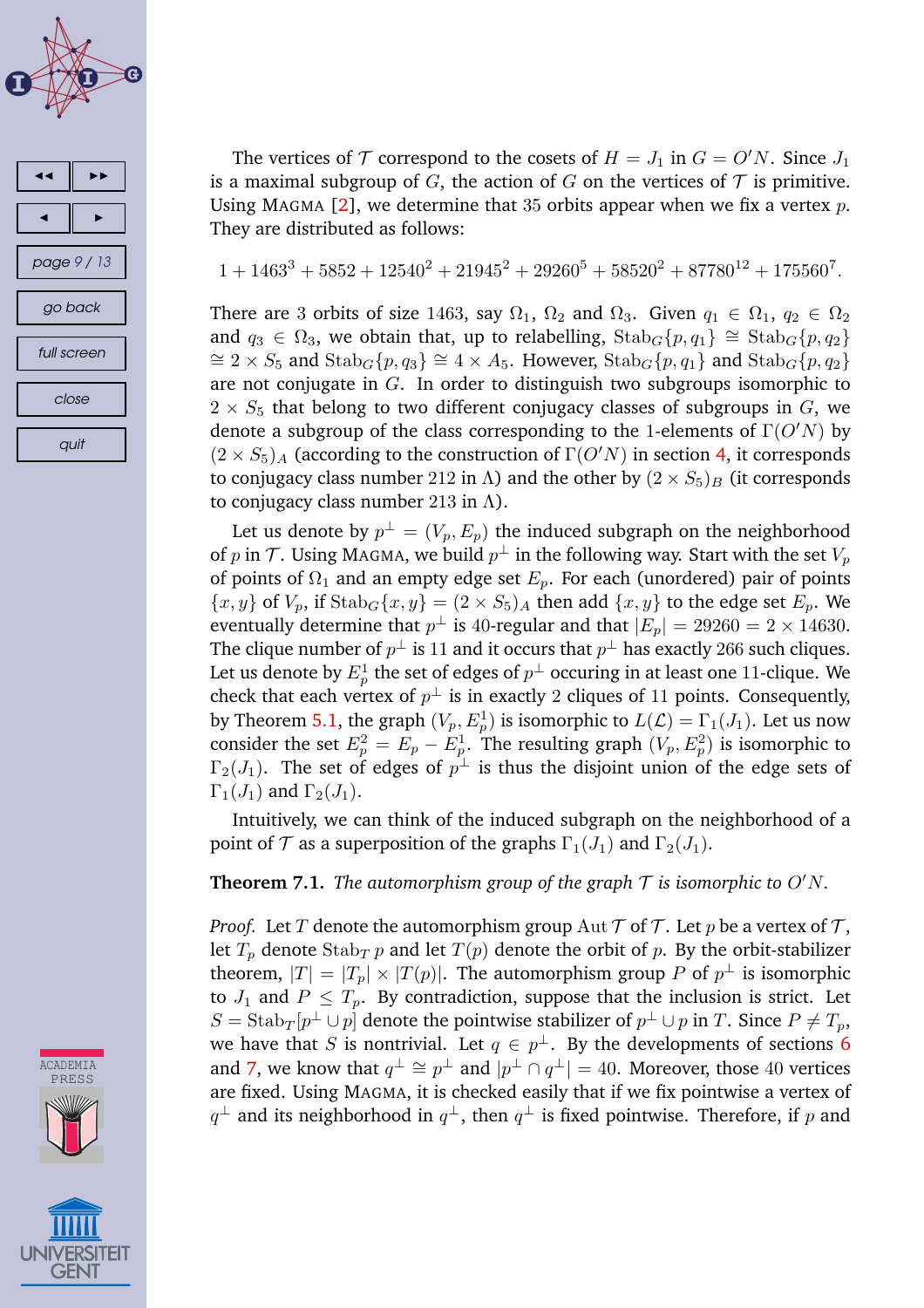<span id="page-9-0"></span>



 $p^\perp$  are pointwise fixed, all vertices at distance  $2$  from  $p$  are fixed as well, and, repeating the same argument, we show that all vertices are fixed. Hence  $S$  is trivial, a contradiction.

This means that fixing pointwise a vertex  $p$  and its neighborhood  $p^\perp$  in  $\mathcal T$ implies that the set of points of  $\mathcal T$  at distance 2 from p is fixed pointwise. It follows that  $\mathcal T$  itself is fixed pointwise. Consequently,  $P=T_p$  and thus  $J_1\cong T_p$ . Now we conclude:

$$
|T| = |T_p| \times |T(p)|
$$

$$
= |J_1| \times \frac{|O'N|}{|J_1|}
$$

$$
= |O'N|.
$$

By the developments of section [2,](#page-1-0) the O'Nan group acts as an automorphism group on T and thus  $G \leq T$ . Since  $|O'N| = |T|$ , we have  $O'N \cong G = T$ .  $\Box$ 

# **8. Automorphism group of** Γ(O′N)

In order to prove the next theorem, we introduce the following notation. The incidence graph of  $\Gamma(O'N)$  is a tripartite graph  $\mathcal{X} = (X, *)$  with  $X = X_0 \sqcup X_1 \sqcup X_2$  $X_2$  where  $X_i$  is the set of elements of  $\Gamma(O'N)$  of type i, and  $*$  is the incidence relation inherited from  $\Gamma(O'N)$ .

**Theorem 8.1.** *The automorphism group of the geometry* Γ(O′N) *is isomorphic to* O′N*.*

*Proof.* We apply the same strategy as in the proof of Theorem [7.1.](#page-8-0) First, let us observe that  $\Xi := \text{Aut }\mathcal{X} = \text{Aut }\Gamma(O'N)$ .

Let us consider a vertex  $j$  of  $X_0$  and denote by  $j^\perp$  the induced subgraph in  $X$  on the neighborhood of j. This graph corresponds to the incidence graph of the residue in  $\Gamma(O'N)$  of j. It is readily seen that  $j^\perp$  is therefore the incidence graph of the Livingstone graph whose automorphism group is  $J \cong J_1$ . Consequently,  $J \leq \Xi_i$ . By way of contradiction, assume the inclusion is strict. Let  $S=\mathrm{Stab}_{\Xi}[j^{\bot}\cup j]$  denote the pointwise stabilizer of  $j^{\bot}\cup j$  in  $\Xi$ . Since  $J\neq \Xi_j$ , we have that S is nontrivial. Observe that the induced subgraph  $\mathcal{X}_{01}$  in X on the vertices of  $X_0$  and  $X_1$  is isomorphic to the incidence graph of  $\mathcal T$ . By Theo-rem [7.1,](#page-8-0) if we fix pointwise  $j$  and  $j^\perp$  in  $\mathcal{X}_{01}$ , then all the vertices of  $\mathcal{X}_{01}$  are fixed. It follows that the vertices of  $X_2$  are pointwise fixed. Indeed, the truncation  $T_{12}$ of  $\Gamma(O'N)$  on its elements of type  $\{1, 2\}$  is a graph whose vertices correspond to the elements of  $X_2$  and whose edges correspond to the elements of  $X_1$ . Since

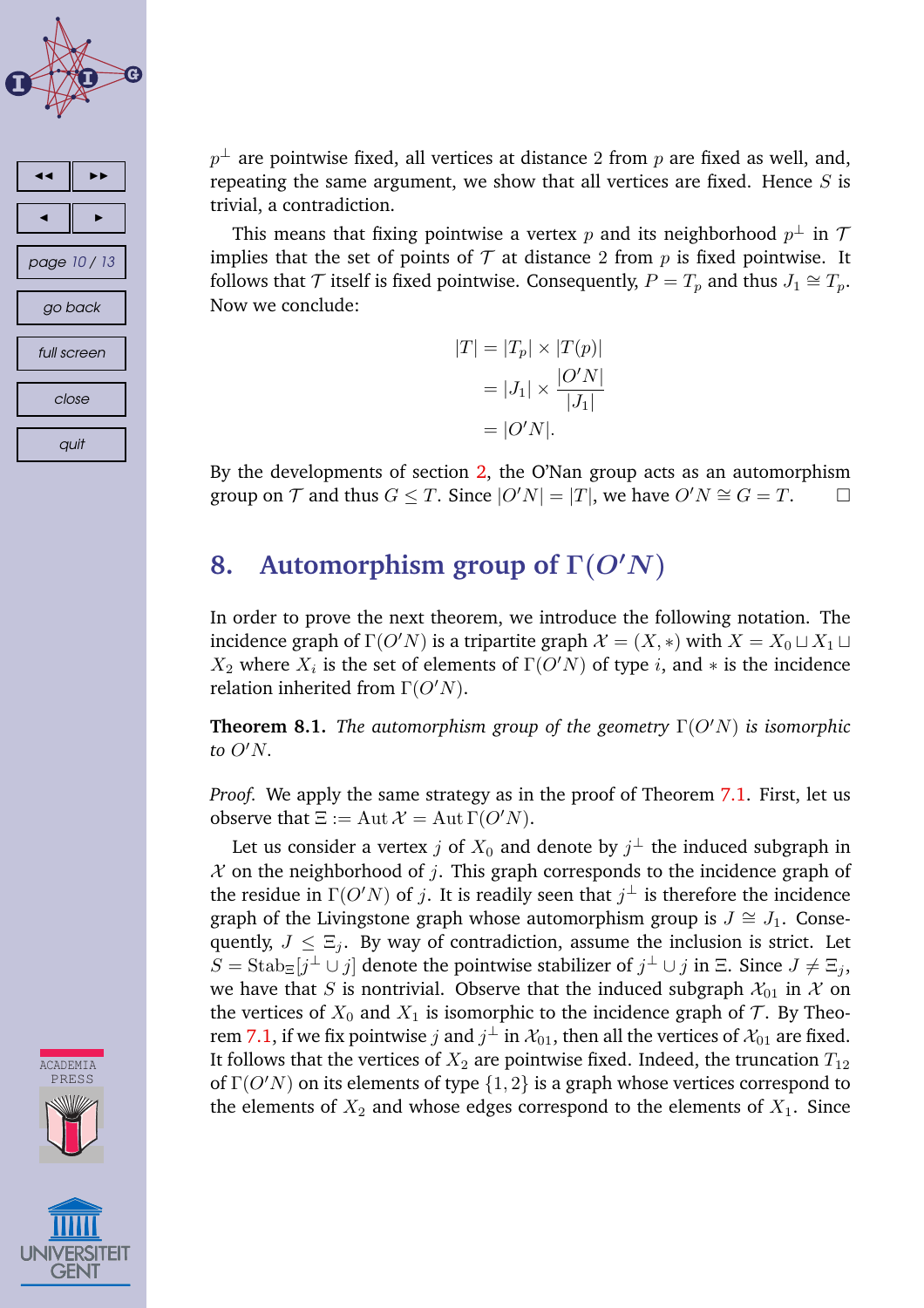<span id="page-10-0"></span>



all the edges of this graph are fixed, it follows that all of its vertices are fixed because  $T_{12}$  is not a generalized digon.

We conclude by applying the orbit-stabilizer theorem:

 $|\Xi| = |\Xi_j| \times |\Xi(j)|$  $= |J_1| \times \frac{|O'N|}{|I_1|}$  $|J_1|$  $= |O'N|$ 

and thus  $\Xi \cong O'N$ .

#### **9. Final remark**

Buekenhout $^{\mathbf{l}}$  observed that the geometry  $\Gamma(O'N)$  is a truncation of a rank  $5$  geometry due to Ivanov and Shpectorov [\[8\]](#page-11-0). This observation leads to upcoming work of Buekenhout and the author.

### **10. Acknowledgement**

This research was supported by the *Fonds pour la formation a la Recherche dans ` l'Industrie et dans l'Agriculture* (F.R.I.A.), Belgium. Part of this research was done while the author was visiting Dimitri Leemans at the University of Auckland, New Zealand. The author also thanks Francis Buekenhout, Nathann Cohen and Dimitri Leemans for interesting discussions and for useful references.

#### **References**

- [1] **M. Aschbacher**, Flag structures on Tits geometries, *Geom. Dedicata* **14** (1983), no. 1, 21–32.
- [2] **W. Bosma**, **J. Cannon** and **C. Playoust**, The Magma Algebra System. I. The User Language, *J. Symbolic Comput.* **24** (1997), no. 3-4, 235–265, computational Algebra and Number Theory (London, 1993).
- [3] **A. E. Brouwer**, **A. M. Cohen** and **A. Neumaier**, *Distance Regular Graphs*, Springer-Verlag, Berlin, New York, 1989.

<sup>1</sup>Private communication.



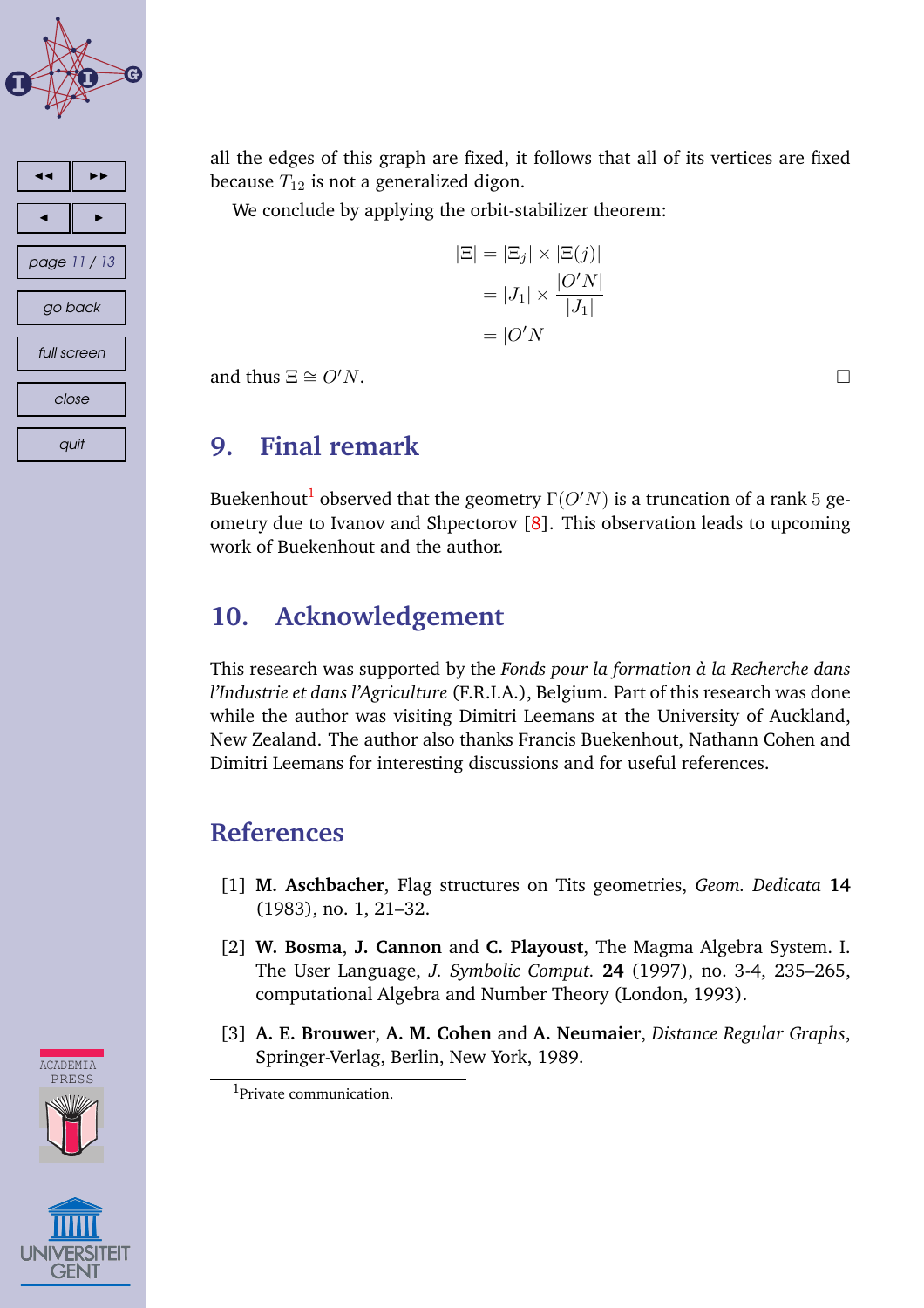<span id="page-11-0"></span>

| ◀            |  |  |  |  |  |
|--------------|--|--|--|--|--|
|              |  |  |  |  |  |
| page 12 / 13 |  |  |  |  |  |
| go back      |  |  |  |  |  |
| full screen  |  |  |  |  |  |
| close        |  |  |  |  |  |
| quit         |  |  |  |  |  |



- [4] **F. Buekenhout**, Foundations of incidence geometry, **in** *Handbook of Incidence Geometry*, North-Holland, Amsterdam, 1995, pp. 63–105.
- [5] **M. Dehon**, **D. Leemans** and **X. Miller**, The residually weakly primitive and  $(IP_2)$  geometries for  $M_{11}$ , Unpublished. *http://www.math.auckland.ac.nz/*∼*dleemans/abstracts/ m11rwpri.html* (2004), 1–12.
- [6] **H. Gottschalk** and **D. Leemans**, The residually weakly primitive geometries of the Janko group  $J_1$ , in *Groups and geometries (Siena, 1996)*, Trends Math., Birkhäuser, Basel, 1998, pp. 65–79.
- [7] **F. Harary**, *Graph theory*, Addison-Wesley Publishing Co., Reading, Mass.- Menlo Park, Calif.-London, 1969.
- [8] **A. A. Ivanov** and **S. V. Shpectorov**, A geometry for the O'Nan-Sims group, connected with the Petersen graph, *Uspekhi Mat. Nauk* **41** (1986), no. 3(249), 183–184.
- [9] **D. Leemans**, On computing the subgroup lattice of O′N, *Unpublished. http://www.math.auckland.ac.nz/*∼*dleemans/abstracts/onlat.html* (2008), 1–23.
- [10] , *Residually weakly primitive and locally two-transitive geometries for sporadic groups, vol. XI, 2058, Académie Royale de Belgique: Classe* des Sciences, 2008.
- [11] **D. Livingstone**, On a permutation representation of the Janko group, *J. Algebra* **6** (1967), 43–55.
- [12] **A. Pasini**, *Diagram Geometries*, Oxford Science Publications, Oxford, 1994.
- [13] **M. Perkel**, A characterization of  $J_1$  in terms of its geometry, *Geom. Dedicata* **9** (1980), no. 3, 291–298.
- [14] **L. H. Soicher**, Presentations of some finite groups with applications to the O'Nan simple group, *J. Algebra* **108** (1987), no. 2, 310–316.
- [15] **J. Tits**, Géométries polyédriques et groupes simples, Atti Riunione *Groupem. Math. Express. Lat. Firenze* (1961), 66–88.
- [16] , A local approach to buildings, **in** *The Geometric Vein*, Springer, New York, 1981, pp. 519–547.
- [17] **T. A. Whitelaw**, Janko's group as a collineation group in PG(6, 11), *Proc. Cambridge Philos. Soc.* **63** (1967), 663–677.